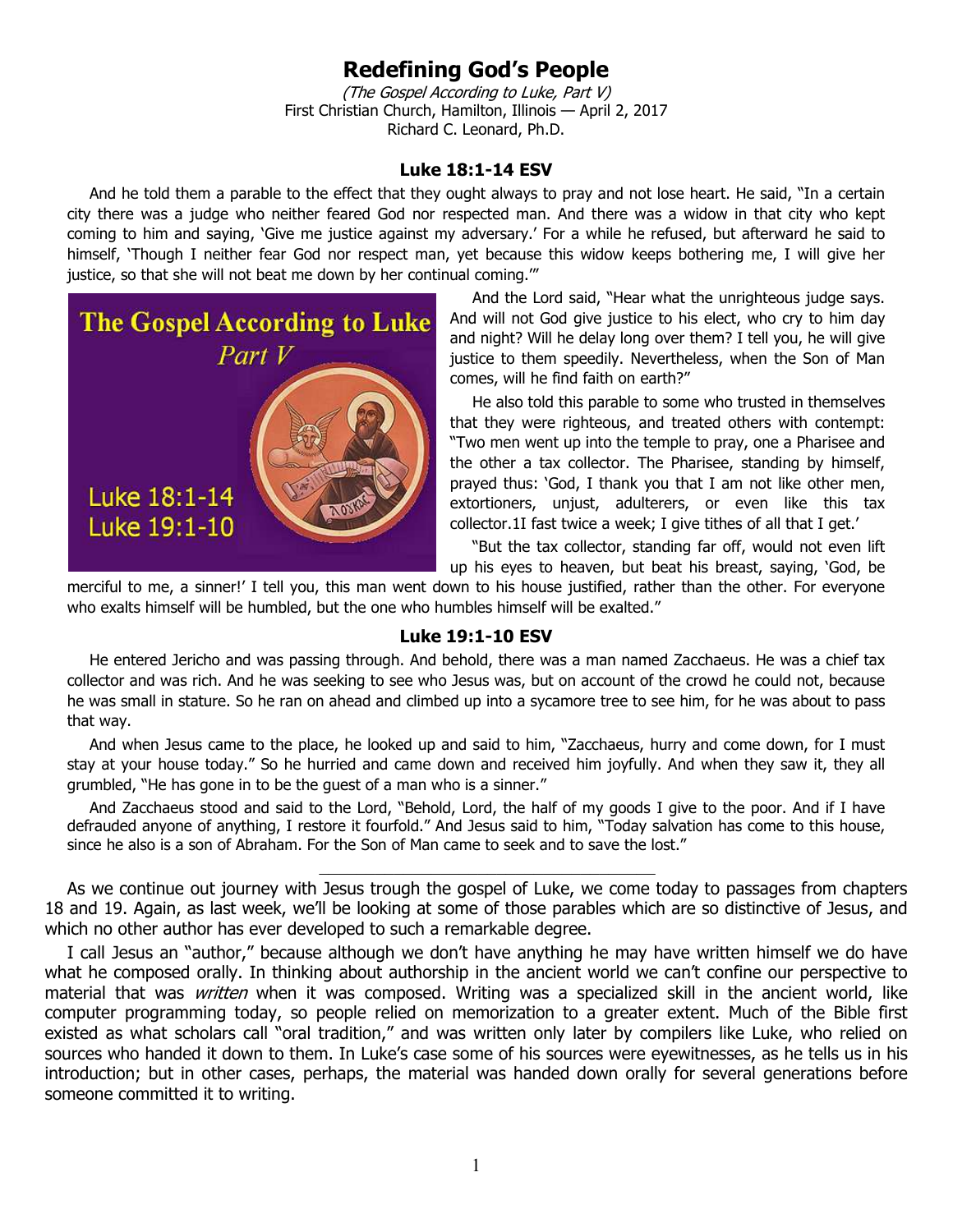Here's another aspect of Jesus as an "author": when we read the Gospels we often find different variations of the same sayings of Jesus. What do we make of that  $-$  did some people who preserved Jesus' words get them

wrong, so we might have a "right" version and one or two incorrect versions? I don't think so. Let's recall that, by most estimates, Jesus was preaching the kingdom of God and teaching his followers over a course of maybe three years before his crucifixion. Yet we could read aloud everything we know Jesus ever said in one day. I believe Jesus composed his messages about what God is doing, and his illustrations of how God's kingdom works, in the form of sayings he memorized. Then, as he traveled through Galilee and Judea, he repeated the same teachings many times in many places, with only minor variations here and there — which would account for the different versions we find in the Gospels, as people remembered his words from different occasions.



The same thing happens today. Via YouTube I listen to several favorite lecturers on Bible history or interpretation. When I search for these speakers I find multiple presentations they've given, and often as I view them I hear the same ideas repeated in slightly different wording. Indeed, as I listened to one of these scholars recently there were places where I knew exactly what he



was going to say next, because I had heard him tell the same story two or three other times! That's because the lecturer was speaking to another audience at a different time and place. It was the same with Jesus; many things he said he must have said repeatedly to reach different audiences. After all, those people couldn't go to YouTube and listen to his teaching. He had to go to them with his message, because under the travel conditions of the day most of them couldn't go to where he would be speaking.

All of this is a long, and maybe not very necessary, introduction to what we're going to look at today from Luke 18 and 19: the parable known as "the unjust judge," the parable of the Pharisee and the Publican, and the incident of Jesus' visit to the house of Zacchaeus. Last week we looked at the parables of

the lost coin, the lost sheep, and the "prodigal son," and we found a common theme: the return of what's been lost to the place where it belongs. The three passages we'll look at today also have a common theme, closely related to that motif of recovering that which was lost. It's the theme of *identifying those people who truly belong* to the family of God. You'll see what I mean as we progress.

So first we look at the parable Jesus relates about the "unjust judge." A widow has a problem with someone who's been doing her wrong, and she keeps going to a judge to plead for relief. Now think about the place of a widow in the ancient world; a woman has no standing in society unless she's attached to a man's household, so her problem doesn't count for much. Some man in her local community has been designated to arbitrate disputes between people, perhaps one of the elders. (This isn't Roman law, so it's not a tribune or similar official.) But this individual doesn't care much about the widow's problem, because as Jesus says "he neither fears God nor respects people." The widow can't afford to bribe him which is what this "judge" may be looking for  $-$  but she keeps on pestering him. (Let's remember these aren't real people; they're characters in a story, so we have to imagine how Jesus



widow in that city who kept coming to him and saying, 'Give me justice against my adversary.' For a while he refused . . ." - Luke 18:2-4

wants us to think of them.) Finally, to get rid of this nuisance, the judge issues a verdict that relieves her problem. And Luke informs us that Jesus told this story to encourage his followers to keep on praying.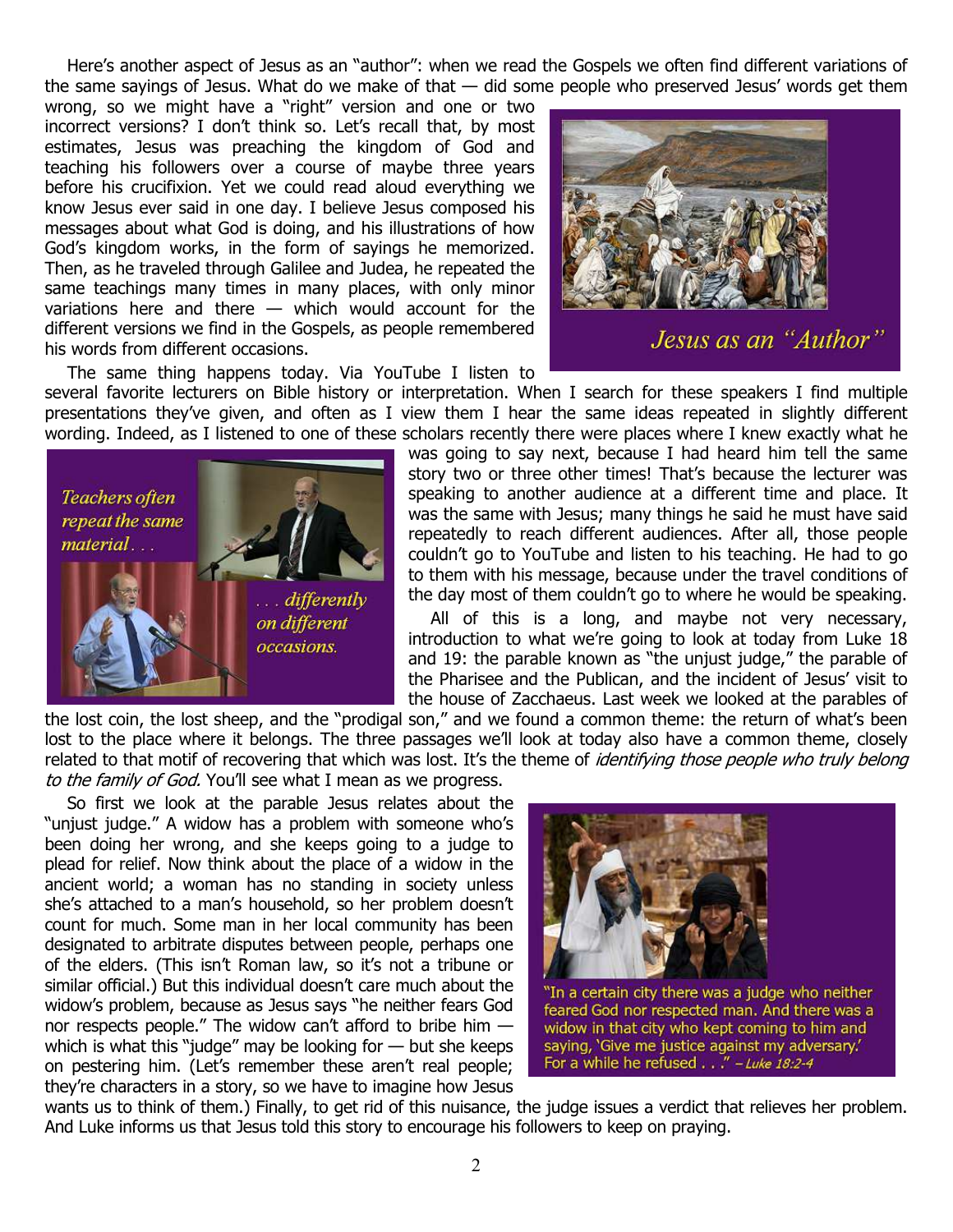## Do we really have to keep pestering God?



Usually, modern preachers interpret this parable as if Jesus is encouraging us to pray over and over about the same situation, because if we're persistent God will finally answer our prayers. The problem with this is that it makes God out to be like the corrupt judge, a deity who only begrudgingly grants our requests after we've been pounding on the door of heaven so long we've worn him down! Really, that can't be what Jesus means. He's made it clear that the Lord already knows what we need even before we ask him  $-$  see Matthew 6:8. Our Father is not a reluctant dispenser of justice, like this corrupt judge; instead, as Jesus asks at the end of this parable, "Won't God *quickly* grant justice to his elect, who are constantly in prayer?" Perhaps this is an "anti-parable." Jesus is telling us we're *not* like that persistent widow who has to

keep needling the judge. The Lord *isn't* like that judge, and we *don't need* to approach him that way! Unlike this judge, God is ready and willing to grant our requests, so we aren't being told to emulate this poor widow by continually pestering him about the same problems.

We do need to pray  $-$  that's why Jesus tells the story  $-$  but when we pray we do so not from the standpoint of this helpless widow, who has no real leverage against the corrupt judge. Instead, we pray as God's elect, the people he has chosen and called into his family. That's the point of Jesus' message about the kingdom of God: the Lord is rebuilding his family, or his "elect." And he will respond to those who call on him by *vindicating* them, recognizing them as his own. Some translations say he will "give them justice"; but that doesn't convey all that's

meant here. The Greek verb Luke uses is *edikesin*, derived from the word *dikaios* which means "righteous," or in a right standing with God. The Lord will declare his people to be "in the right"; that's his verdict regarding those who continually call to him in prayer. The judge in this parable is adikias, "unrighteous," having no bond or connection to the poor widow. By contrast, God will exercise his righteousness by declaring his people righteous, and by so doing he is vindicating them, *identifying them as his elect*, the members of his family.

So, friends, we ought always to pray  $-$  not that we should pray over and over again about the same problem but so we can keep that conversation going that establishes and vindicates us as members of God's family, his "elect" or chosen ones. We do need to pray, and ask God for help. The Lord has made us in his image with responsibility for our own lives and



We need to ASK - not so God will give, but so we can receive.

the world we live in, and he won't violate our sovereignty by doing something we don't ask him to do. We need to ask. But once we've asked God for a solution, once we've asked him to do what's right in our situation, we don't need to ask him again in the same way.

We can discuss the issue with him, of course; perhaps we can ask him to give us a further revelation, insight into what we might be able to do to become more open to his answers. But, as Paul said to the Athenians, "In him we live and move and have our being" (Acts 17:28), so he knows what we need even before we ask him. Prayer keeps that line of communication open so that we, as chosen members of his family, can receive what he wants to give us. We recall that Jesus told his followers, "Ask, and it will be given you; seek, and you will find; knock, and it will be opened to you" (Luke 11:9). This could be a *progression:* Ask for what you need, then start looking for it, and when you see it  $-$  take it!

Now let's turn to that second parable in our passage, Jesus' story of the Pharisee and the publican. He begins, "Two men went up to the temple to pray." Stop right there. Why did these two men go to the Temple to pray? Couldn't they pray just as well at home? Well, obviously, if they weren't praying in the same place there wouldn't be any story! But, more importantly, in first-century Judaism the Jerusalem Temple was the primary place where you prayed. When Jesus cleansed the temple he declared, "My house shall be called a house of prayer for all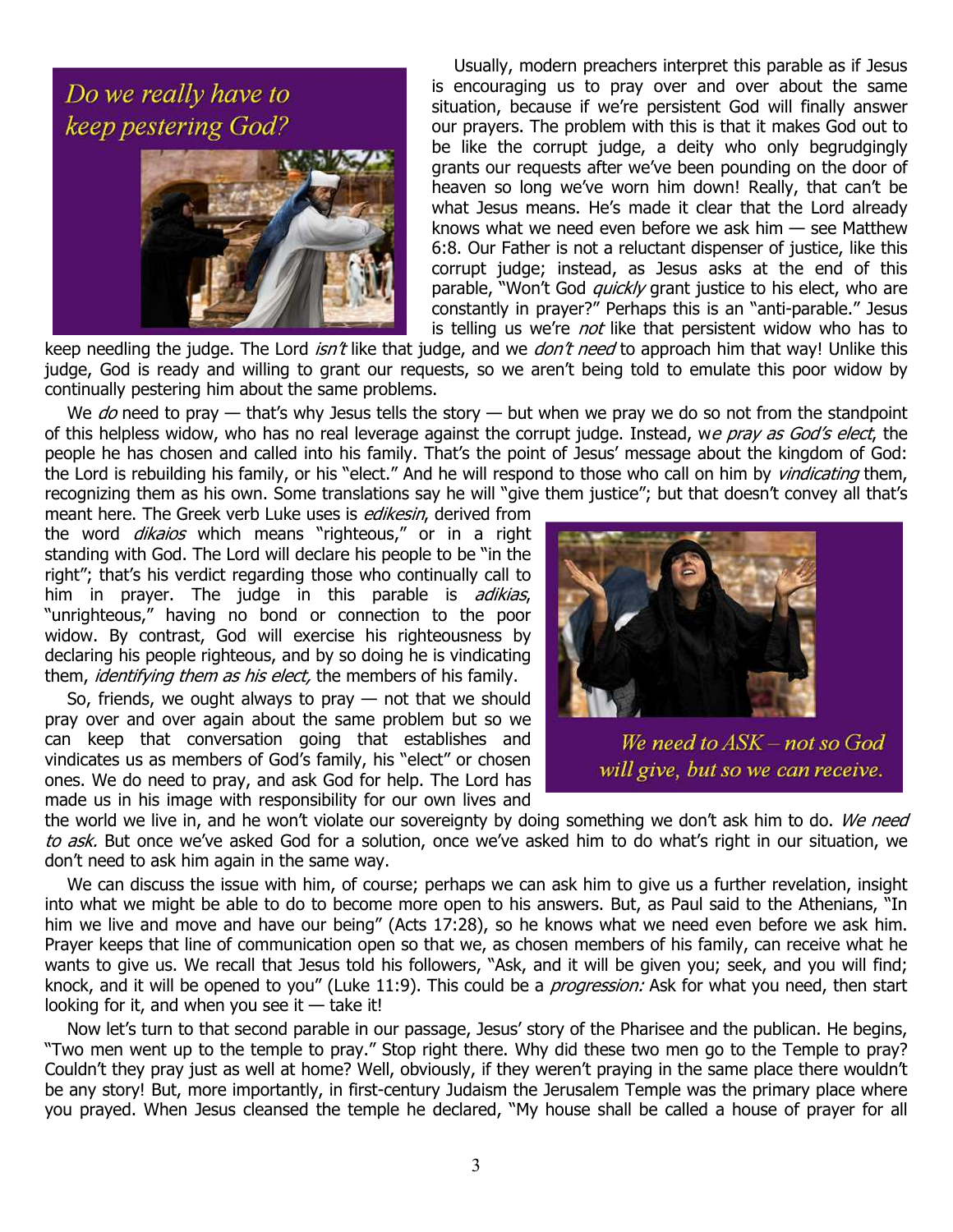nations" (Mark 11:17). After the resurrection, Luke tells us, the earliest Christians went to the Temple daily at the hour of prayer (Acts 3:1).



In the ancient world a temple was the place where the presence of the God was manifested, usually through an image of the god. Israel had no image, and it recognized that no building could possibly contain God. As Solomon prayed at the dedication of his temple, "Heaven and the highest heaven cannot contain you; how much less this house that I have built!" (1 Kings 8:27). Indeed, as the creation account of Genesis 1-2 makes clear, for the Israelites the whole creation is a temple, and God's image in that temple is people – made in his image to signify whose temple the creation is! Nevertheless, the Jerusalem Temple was the focus for Israel's prayer life, because the Lord was enthroned there invisibly. In fact, the Hebrew Bible doesn't use the word "temple" for the structure in Jerusalem; it calls it *beit Yahweh* or *beit 'Elohim*, "the house of the Lord" or "the house of God." Praying individually at home, or with a group of friends, is fine. But

there is a place in our Christian life for coming together to pray in the house of God. And here, in our "house of God," the presence of the Lord is symbolized in the elements of Holy Communion, but more importantly in each believer gathered for worship — because the gathering of believers is a temple of the Holy Spirit, in which the presence of the Lord dwells (1 Corinthians 3:16).

That was an explanatory sidebar, but let's get back to our parable. The two men praying in the Temple are a Pharisee and a publican. A Pharisee is a teacher of the Law of Moses, and beyond that he's a teacher of the "fence around the Torah," those rules and customs that go beyond Scripture to provide added protection, lest the people should not be completely faithful to what the Lord had told them to do. It was important to the Pharisees

that they set the example for their fellow Jews of how to live, encouraging everyone to keep the Law so the Lord would be pleased with his people once again, forgive their sins, and restore their independence from an oppressing foreign power.

But as this Pharisee prays aloud to set the proper example, over here is this publican, a tax collector who has sold out to the very foreign power the Pharisees' prayers are meant to throw off! A publican was a Jew who had contracted with the Roman authority to collect a certain amount of taxes from his fellows. If he collected more than he owed the government, he could keep the extra, so some of these publicans became wealthy. But this particular tax collector knows he hasn't been true to the people of God. We don't know his situation  $$ because, after all, these two men aren't real people, only characters in a story. But evidently Jesus wants his hearers to



"The Pharisee, standing by himself, prayed thus: 'God,<br>I thank you that I am, not like other men... or even like this tax collector.'... But the tax collector,<br>standing far off, would not even lift up his eyes to heaven, but beat his breast, saying, 'God, be merciful<br>to me, a sinner.'" – Luke 18:11, 13

view this publican as somebody who's really sorry about the choice he made to serve the foreign occupation forces; maybe he's caught in a tight spot and has no way to get out of his contract with the Romans.

In any case, Jesus is contrasting the prayer-attitude of these two men. Luke says Jesus tells this parable to people "who trusted in themselves that they were righteous, and treated others with contempt." In other words, he's actually telling it to the Pharisees! And this is how the Pharisee prays: "Thank you, Lord, I'm not like other people; I keep the Law of Moses, I follow all the regulations; I even tithe and fast; I'm not like this 'deplorable' over here, this tax collector!" But the publican's prayer is different: "God, I don't even dare look up to you because I know I've done wrong; please have mercy on me!"

And then Jesus makes the astounding statement that must have caused his Pharisee audience to tear out their beards. It's not the scrupulous Pharisee who wins the Lord's approval. Instead, it's the publican who "goes down to his house justified." What does that mean — that God approves of collaborating with your enemy, like a Quisling or a Benedict Arnold? No, indeed. The Greek word Luke uses here, which we translate "justified," is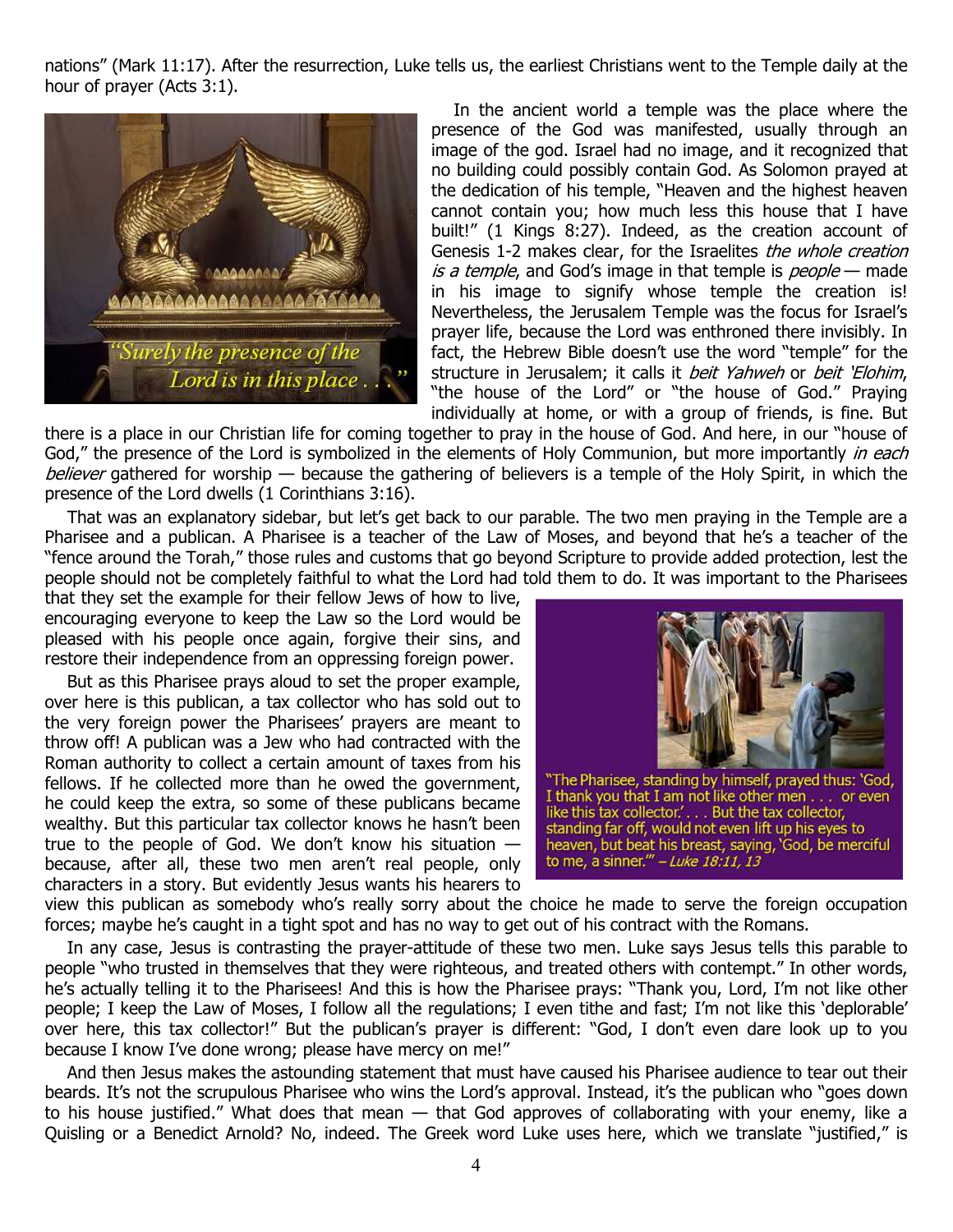dedikaiomenos, from that same word dikaios that's used of the poor widow in the previous parable, and of God's "elect" who look to him in prayer. In that parable it means those who pray are recognized as members of God's



family, in constant conversation with him. And that's what Jesus is saying about the tax collector who prays, "God, have mercy!" The kingdom of God is here, Jesus has been saying. The Lord is returning to his people at last. And this humble man who doesn't gloat over his own virtue, but instead throws himself upon the mercy of the Lord, is the one God recognizes as truly belonging to him.

Jesus is rebuilding Israel around the message of God's grace. That's not a new message; it's the message of the Hebrew Scriptures as well. Moses told the people of Israel, It wasn't because there was anything special about you that God chose you, "but it is because the LORD loves you and is keeping the oath that he swore to your fathers" (Deuteronomy 7:7-8). And Abraham, their father, did nothing to deserve being called by

God to begin a new family that was to bless all nations. It's by God's own initiative that Israel was called to be his family, to take his name before all people. So the message of grace is an offer made to all people who cry out to him, "Lord, have mercy on me, and include me in!" As Peter told his hearers on the Day of Pentecost, quoting the prophet Joel, "everyone who calls upon the name of the Lord shall be saved" (Acts 2:21). And he added, the promise isn't just for you Israelites but "for all who are far off [that is, the Gentiles], everyone whom the Lord our God calls to himself" (Acts 2:39).

That's where you and I come into the picture. And we're never going to say, "Look at me, how faithful I've been to serve the Lord compared to these other people all around me." No, we're going to say, "I came into the family on the same basis as the publican  $-$  because I called out to the Lord for mercy, and he took me in. I came into the family because Jesus redefined Israel around the message of God's grace, and through his death and resurrection he extended that message to everyone, including me! I came in through Jesus, and not through anything I did to deserve being vindicated and acknowledged as one of God's own. So I, too, throw myself upon the mercy of God, and 'go down to my house justified.'"

 This truth is borne out by our third passage this morning, from what we call Luke's chapter 19, the story of Jesus' visit to the house of Zacchaeus. Once again, we're dealing with a "deplorable," a tax collector like the man in the





parable. (And we remind ourselves that one of Jesus' twelve disciples, Matthew or Levi, was also a publican when Jesus called him!) This incident occurs at a key point in the Gospel narrative, for it occurs at Jericho down in the Jordan valley just north of the Dead Sea. Back in Galilee, in chapter 9 of Luke, Jesus "set his face to go to Jerusalem" (9:51). Now he's almost there, for Jericho is the last stop before he begins the climb up to Jerusalem and Mount Zion. Jericho is the last place to pass through in this below-sea-level territory Jesus has been traveling up to now. Like the two men in the parable, Jesus is about to "go up to the Temple." And as he begins the climb, he meets Zacchaeus.

We're all familiar with the story of Zacchaeus, which once again only Luke relates to us. Jesus is passing through the town, and crowds have gathered to see him. Zacchaeus isn't very tall and can't get a good look. Maybe, because he's a despised publican, his neighbors aren't eager to let him into the front row. So he runs on ahead and climbs a tree so he